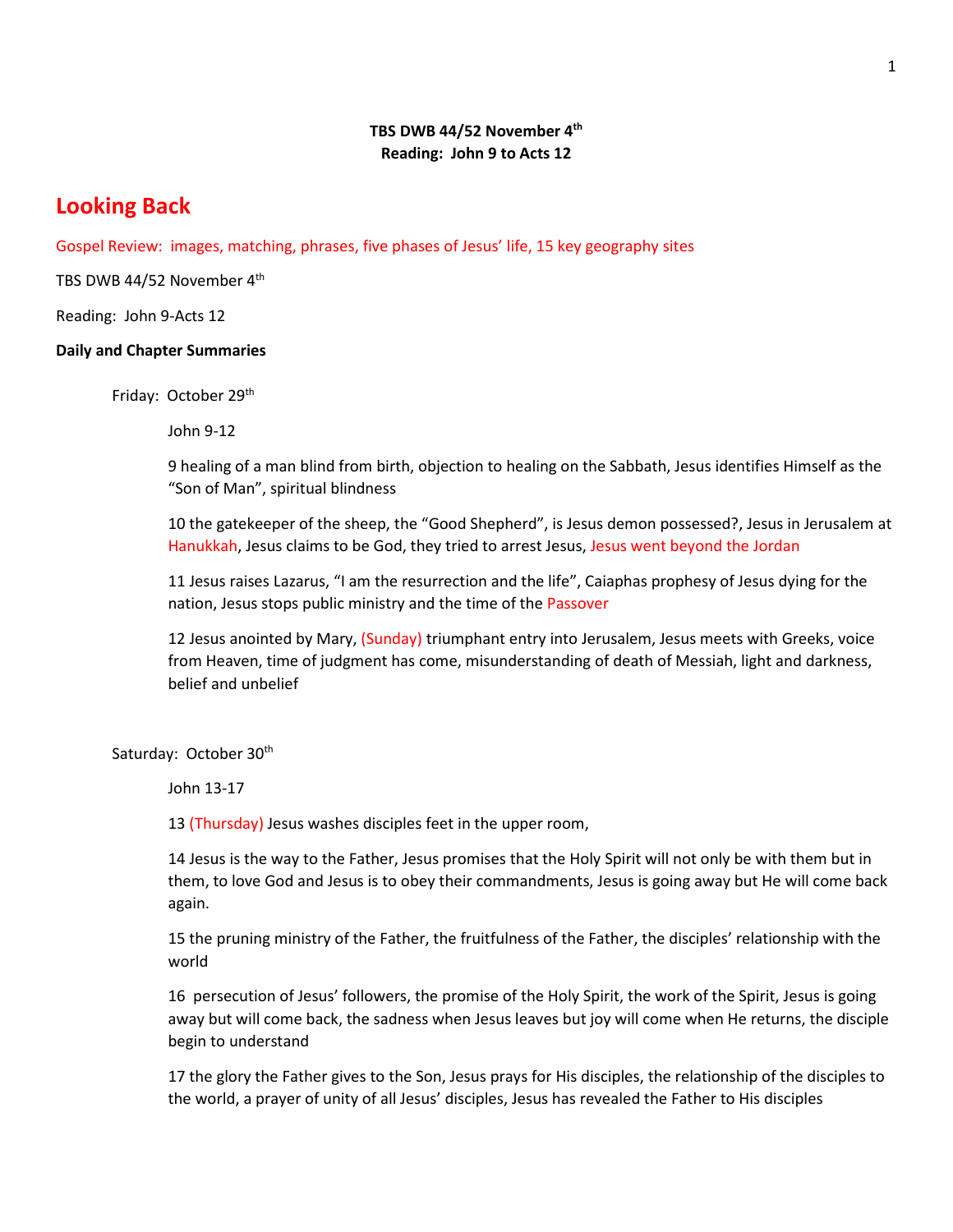Sunday: October 31st

John 18-21

18 (Friday)Jesus is arrested in the Garden of Gethsemane, Jesus is taken to the Annas' home and questioned, Peter denies Jesus three times, Jesus taken to Caiaphas the high priest, Jesus taken to Pilate and Pilate interviews Him privately, they discuss that Jesus is the King of the Jews, Pilate offers to release Jesus but the people want Barabbas

19 Jesus is whipped and mocked, the people call for His crucifixion, Pilate gives in to the people's demands, CRUCIFY HIM!, Jesus is crucified, Jesus speaks to Mary and John from the cross, Jesus is pierced with a spear, Jesus' method of death fulfills scriptures, Joseph and Nicodemus bury Jesus' body

20 (Sunday) Mary Magdalene finds the empty tomb and alerts Peter and John, they go to the tomb and confirm, Mary sees two angels then Jesus, she tells the disciples, and He meets with the disciples except Thomas, a week later He appears to the disciples with Thomas and addresses his unbelief

21 Jesus appears to the disciples by the Sea of Galilee, by Jesus' instructions they have a great catch of fish, this is the third appearance to the disciples, Jesus questions Peter about his love for Him, Jesus addresses the future for both Peter but John as well, John identifies himself as the writer as well as the enormity of material that he had to work with

## **15 Key Geographic area of the Gospels (Egypt, Mediterranean Sea, Sea of Galilee, Jordan River, Dead Sea) plus (Tyre, Capernaum, Nazareth, Samaria, Perea, Judah, Jerusalem, Jericho, Bethany, Bethlehem)**

Monday: November 1

| <b>Holy Spirt</b>  | <b>Miracles</b>    | Community           | Church<br>Growth  | <b>Persecution</b>     | <b>Baptism</b>            | Geographic     |
|--------------------|--------------------|---------------------|-------------------|------------------------|---------------------------|----------------|
|                    |                    | living              |                   |                        |                           | expansion      |
| 1:5, 8; 2:4,       | 1:11,2:11          | $2:42 - 47; 4:32 -$ | 2:41, 47; 4:4;    | 2:13; 4:3;             | 2:38; 8:16,               | $1:4; 2:9-11;$ |
| <u>17-18, 33, </u> | 3:7;5:5            | 35, 36-37           | 6:1, 11:21,       | $5:17-18$ , 26,        | 36; 9:18;                 | $8:4-5, 26$    |
| 38; 4:8; 5:9,      | 10, 12, 16,        |                     | 26                | 40; 6:12; 7:54,        | 10:48                     | 40; 9:43;      |
| 32; 6:5, 10;       | 19; 6:8;           |                     |                   | <u>59; 8:1; 9:1-4;</u> |                           | 10:1; 11:19    |
| 7:55; 8:15,        | 9:34,40;           |                     |                   | 11:2; 12:2, 6          |                           |                |
| 19, 29; 9:17;      | 10:17;             |                     |                   |                        |                           |                |
| 10:44, 48;         | 12:7, 23           |                     |                   |                        |                           |                |
| 11: 12, 15,        |                    |                     |                   |                        |                           |                |
| 16, 24             | In the Bible,      |                     |                   |                        |                           |                |
|                    | miracles have      |                     |                   |                        |                           |                |
|                    | been               |                     |                   |                        |                           |                |
| <b>The New</b>     | recorded           |                     |                   |                        |                           | Growth,        |
| <b>Testament</b>   | during times<br>of |                     | <b>Growth and</b> | <b>Because Jesus</b>   | Baptism is a              | persecution    |
| believer           | transitions,       | The church is a     | fruit bearing is  | was persecuted         | public                    | and            |
| receives the       | plagues,           |                     | expected in a     | when we follow         | declaration of            | expansion in   |
| <b>Holy Spirit</b> | Elijah/Elisha,     | community           |                   | Jesus we should        |                           | normal for a   |
| when he            | Jesus and the      | exercising love     | growing and       |                        | a personal<br>decision to | healthy        |
| believes.          | apostles,          | for one             | healthy           | expect                 |                           | organism       |
| Romans 8:9         | tribulation        | another.            | organism.         | persecution.           | follow Jesus              | like the       |
|                    | period             |                     | John 15           |                        | and to declare            | church.        |
|                    |                    |                     |                   |                        | him Lord.                 |                |

#### *Look for these topics…*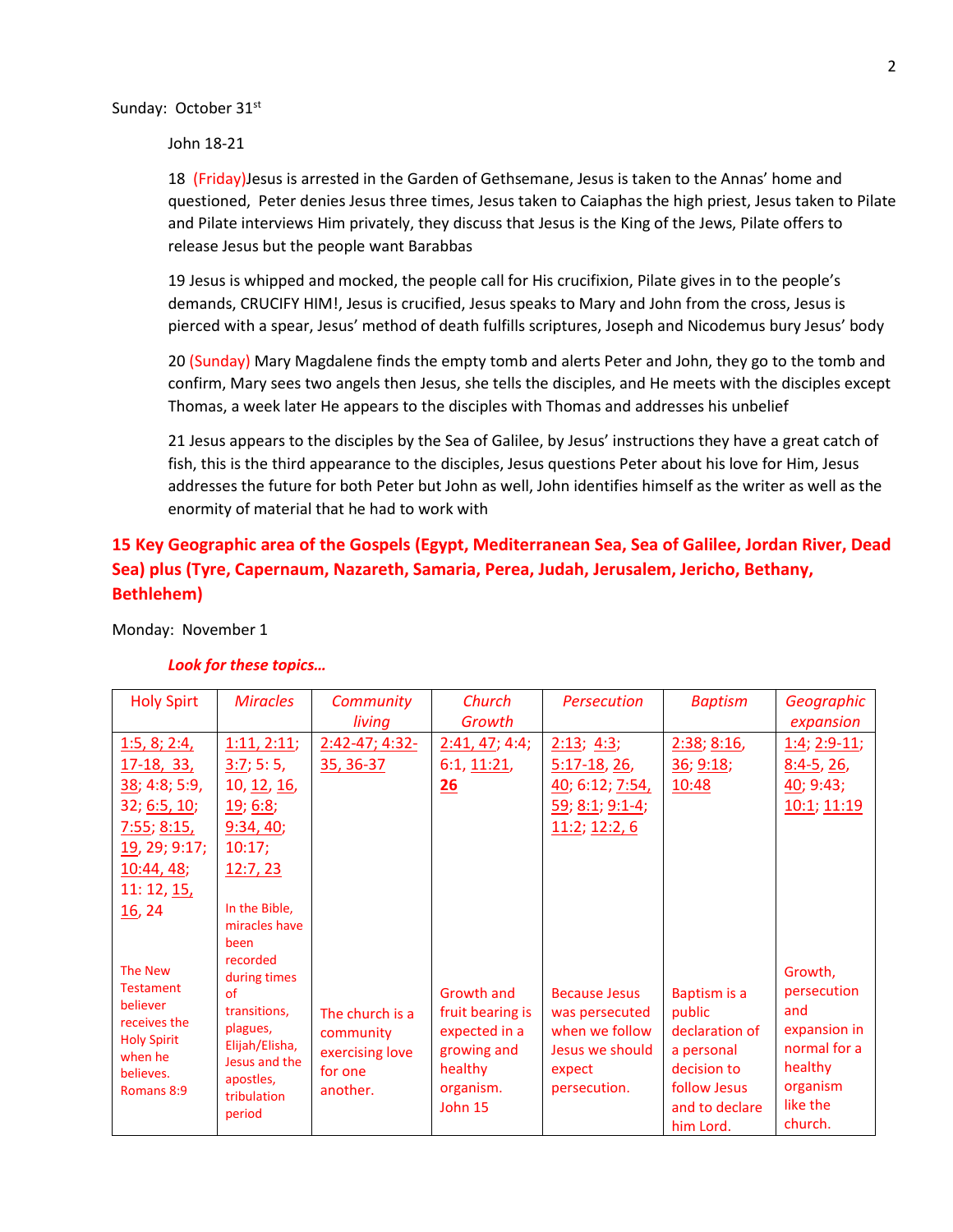#### Acts 1-4

1 Luke's introduction and connection to the Gospel of Luke, Jesus' last times with disciples and promise of the Holy Spirit, Jesus' assentation, **(1:16-22, Peter)** disciples meet in Jerusalem and chose a replacement for Judas, they by casting lots chose Matthias

2 the coming of the Holy Spirit on the disciples on the day of Pentecost, the disciple speak in different foreign languages, visitors in Jerusalem hear their own language, (**2:14-36, 38, Peter)** Peter speaks to the people explaining the death of Jesus an how it was predicted in the Old Testament and that Jesus was resurrected, Peter tells them to repent, the new converts lived as a community and there was growth

3 lame beggar is healed by Peter and John, **(3:12-26 Peter)** Peter addresses the crowd, Peter identifies Jesus as the source of the healing, the savor of sinners

4 Peter and John were arrested and came before the Sanhedrin, **(4:8-12 Peter)** they identify Jesus as the cornerstone, Peter and John were warned and threatened by the council, Peter prays and confesses that what they are seeing was predicted by the Old Testament, **(4:24-30 believers)** they preached, they lived as a community and Barnabas is introduced

#### Tuesday: November 2nd

#### Acts 5-7

5 the lie and death of Ananias and Sapphira, the apostles healed many people and Jewish leaders warned the apostles, put them in prison but they were miraculous released, they were warned again, Gamaliel convinces the council to let this "new" movement run its course, they apostles rejoiced to be identified with Jesus

6 the difficulties of administrating this new community, "deacons" where chosen to serve the distribution of food so that the Apostles could commit themselves to preaching and prayer, one of these men was Stephen who would debate the Jews and he was arrested and brought before "The Council"

7 Stephen addresses "The Council" **(7:2-56 Stephen)** going through the history beginning with Abraham, Jacob, Joseph, Moses, Joshua, David, Solomon, all the prophets who were rejected and finally he spoke of Jesus, the people rejected the message and they stoned Stephen, Saul (Paul) is introduced

Wednesday: November 3rd

#### Acts 8-9

8 a great wave of persecution, Saul was going house to house, Philips witness in Samaria, Peter and John come to Samaria and the Holy Spirit comes upon them as well, Philip preaches to the Ethiopian eunuch then Philip is miraculously transported to Caesarea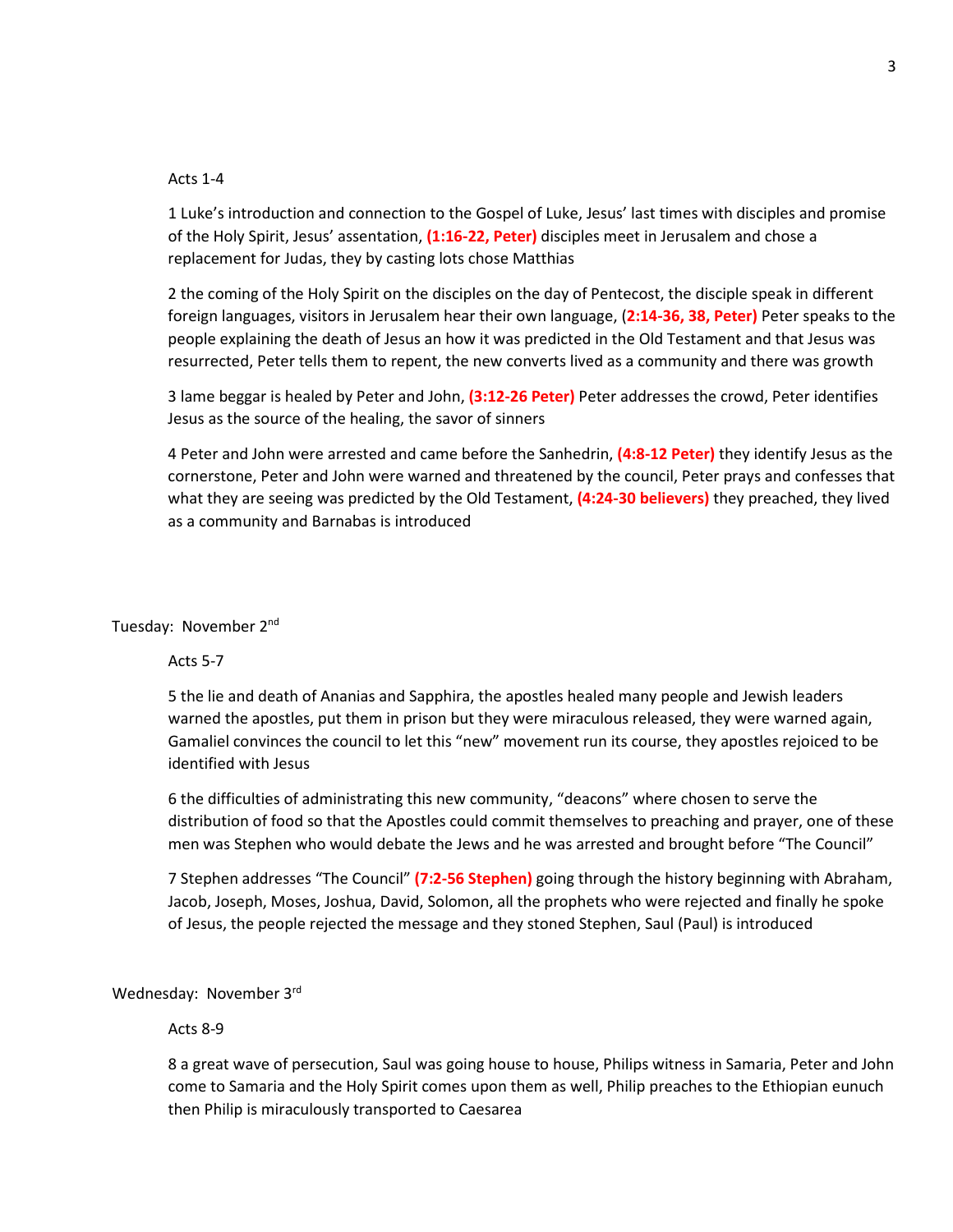9 Saul heads to arrest believers in Damascus, Jesus confronts Saul and he is converted and is baptized, Saul preaches and becomes a target of persecution and Saul escapes from Damascus, Paul tries to visit the apostles in Jerusalem but they refused for fear but Barnabas spoke highly of Saul and he was accepted

#### Thursday: November 4<sup>th</sup>

10 Cornelius' vision, Peter's vision, Peter visits Cornelius, **(10:34-43 Peter)** Peter shares the gospel with Cornelius to he and his family, Cornelius responds by faith, the Gentiles receive the Holy Spirit and are baptized

11 Peter criticized for going to the Gentiles, **(11:4-17 Peter)** Peter told the Cornelius story, it is recognized that Gentiles would also be saved, large number of people in Antioch were turning to the Lord so Barnabas was sent from Jerusalem to Antioch to check it out, Barnabas went on up to Tarsus to find Saul then they both went to Antioch *(it was here that the believers were first called Christians)* then to Jerusalem to carry some relief funds to Jerusalem

12 Herod killed James and put Peter in prison, an angel delivered Peter, then Peter visited the people praying for him at John Mark's house, Peter left the city, Herod put the guards to death, Herod died after receiving praise from the people, Paul and Barnabas went to Antioch taking John Mark with them

# **BIBLICAL TIMELINE -**The past, the present and the future...

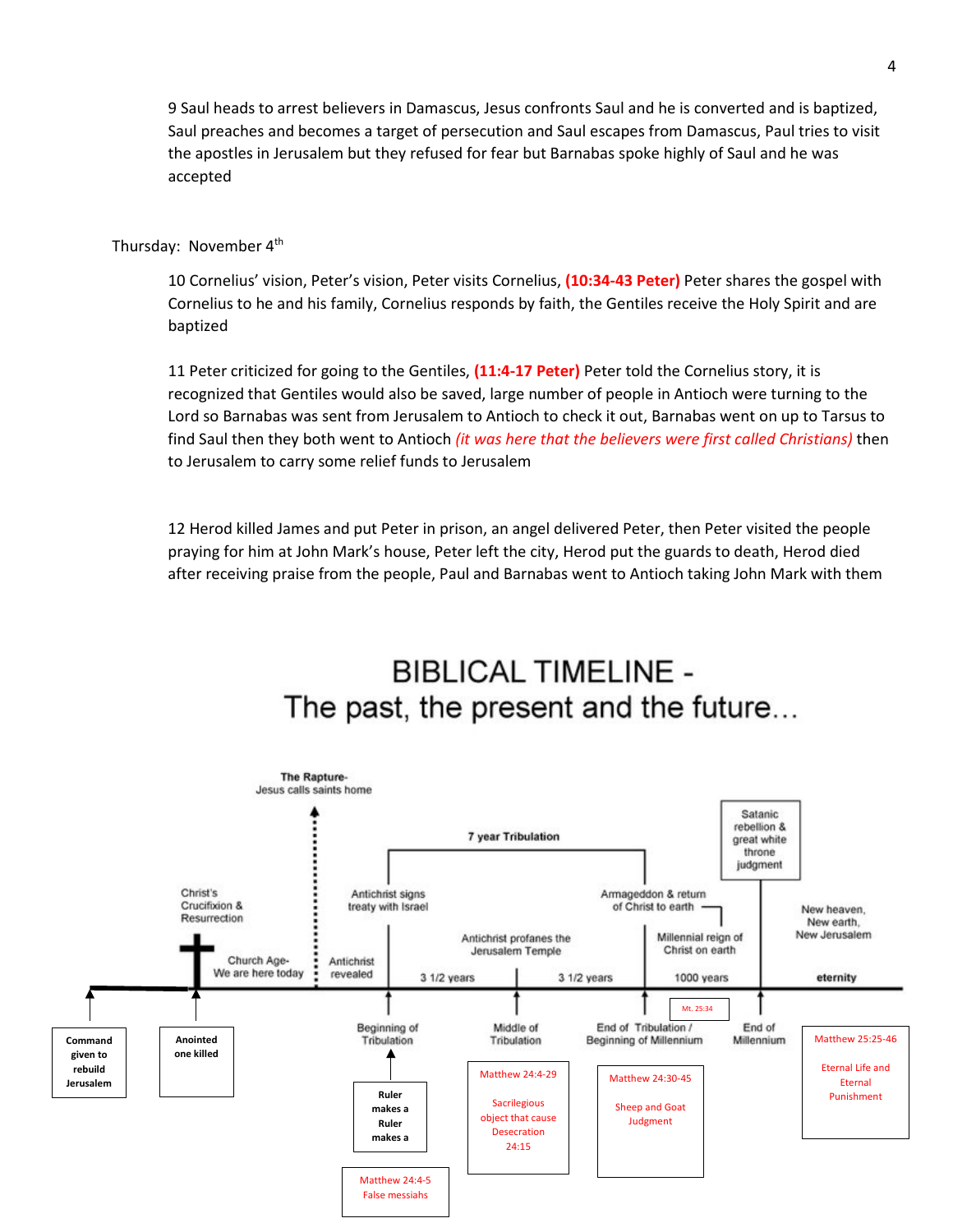Pentateuch: Genesis -> Deuteronomy (January 1- February 28th) **Historical Books:** Joshua -> Esther **(**March 1 -> May 15th) Poetical Books Job: -> Song of Songs (May 15<sup>th</sup> -> July 12<sup>th</sup>) **Major Prophets: Isaiah -> Daniel (July 13 -> August 31st)**  Minor Prophets: Hosea -> Malachi (September 1<sup>st</sup> -> September 30<sup>th</sup>) **The Gospels (October) NT History (November1st ->November 11th)** 

| January | February       | March         | April               | May             | June          | July                 | August              | September      | October        | November      | <b>December</b> |
|---------|----------------|---------------|---------------------|-----------------|---------------|----------------------|---------------------|----------------|----------------|---------------|-----------------|
|         |                |               |                     |                 |               |                      |                     |                |                |               |                 |
| Genesis | Leviticus      | Joshua        | 1 Kings             | Ezra            | <b>Psalms</b> | Proverb              | <b>Jeremiah</b>     | Hosea          | <b>Matthew</b> | <b>Acts</b>   | 1 Thessalonians |
| Exodus  | <b>Numbers</b> | <b>Judges</b> | 2 Kings             | <b>Nehemiah</b> |               | <b>Ecclesiastes</b>  | <b>Lamentations</b> | Joel           | <b>Mark</b>    | Romans        | 2 Thessalonians |
|         | Deuteronomy    | <b>Ruth</b>   | <b>1 Chronicles</b> | <b>Esther</b>   |               | <b>Song of Songs</b> | <b>Ezekiel</b>      | Amos           | <b>Luke</b>    | 1 Corinthians | 1 Timothy       |
|         |                | 1 Samuel      | <b>2 Chronicles</b> | Job             |               | <b>Isaiah</b>        | <b>Daniel</b>       | Obadiah        | <b>John</b>    | 1 Corinthians | 2 Timothy       |
|         |                | 2 Samuel      |                     |                 |               |                      |                     | Jonah          |                | Galatians     | Titus           |
|         |                |               |                     |                 |               |                      |                     | Micah          |                | Ephesians     | Hebrews         |
|         |                |               |                     |                 |               |                      |                     | Nahum          |                | Philippians   | James           |
|         |                |               |                     |                 |               |                      |                     | <b>HABAKUK</b> |                | Colossians    | 1 Peter         |
|         |                |               |                     |                 |               |                      |                     | Zephaniah      |                | Philemon      | 2 Peter         |
|         |                |               |                     |                 |               |                      |                     | Haggai         |                |               | 1 John          |
|         |                |               |                     |                 |               |                      |                     | Zechariah      |                |               | 2 John          |
|         |                |               |                     |                 |               |                      |                     | Malachi        |                |               | 3 John          |
|         |                |               |                     |                 |               |                      |                     |                |                |               | Jude            |
|         |                |               |                     |                 |               |                      |                     |                |                |               | Revelation      |

## **How can I live it?**

## **Questions**

Is God finished with Israel? Up to now in our reading has he given up on them? We will make our decision on "is he finished with Israel" based on reading of the Word of God. These are important passages and concepts… what is the nature of God, what is the nature of man, why did God enter into Covenant or this holy contract with Israel in the first place, what is that Covenant or contract?

### **Why do we daily read God's Word?**

"...you can have all the right notions in your head without ever tasting in your heart the realities to which they refer; and **a simple Bible reader and sermon hearer who is full of the Holy Spirit** will develop a far deeper acquaintance with his God and Savior than a more learned scholar who is content with being theologically correct. The reason is that the former will deal with God regarding the practical application of truth to his life, whereas the latter will not."

— [J.I. Packer](https://quotefancy.com/j-i-packer-quotes) (Knowing God p. 39)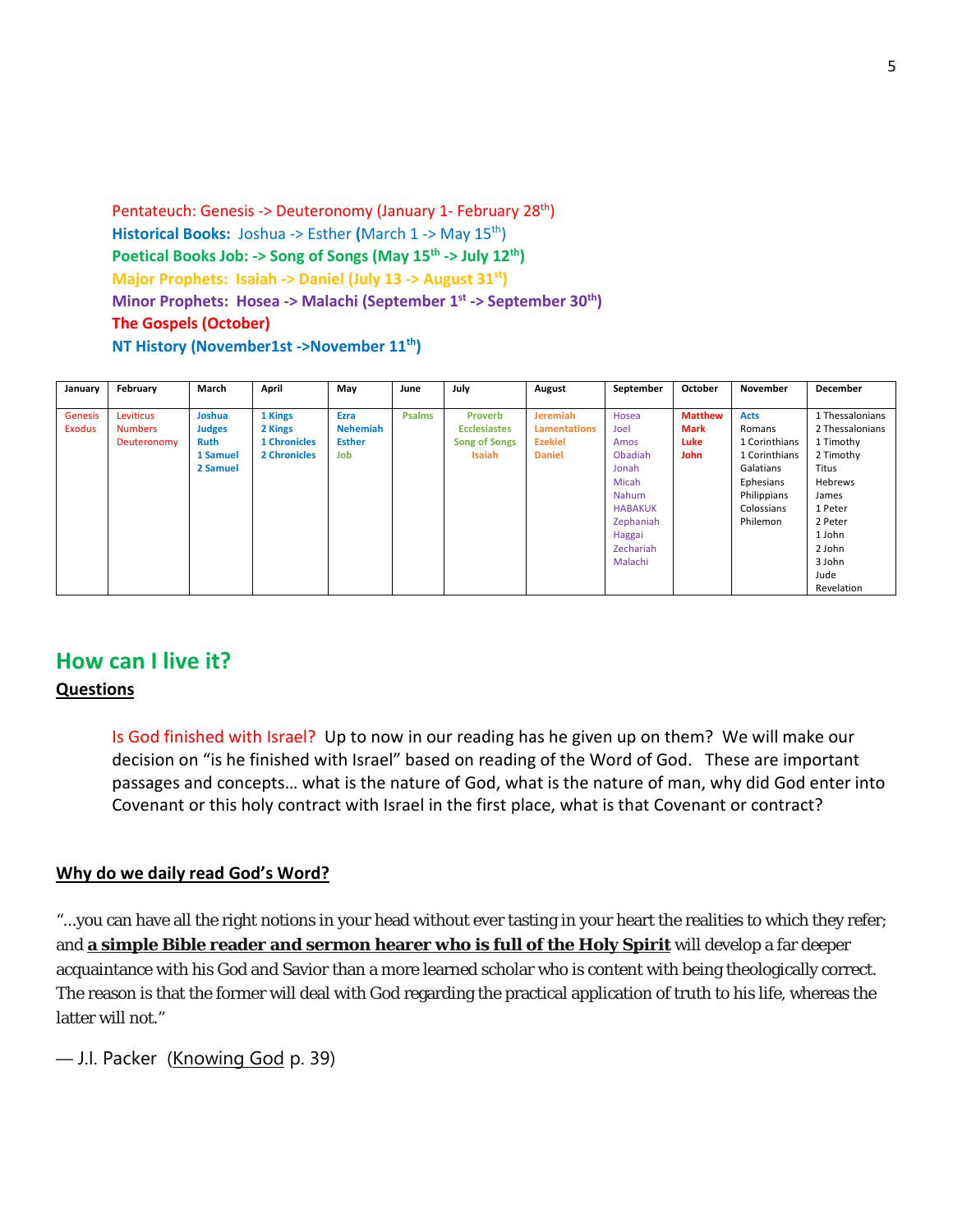Quote from Dietrich Bonhoeffer **Life Together** pp. 54-55 We must learn to know the Scriptures again, as the Reformers and our fathers knew them. We must not grudge the time and the work that it takes…But one who will not learn to handle the Bible for himself is not an evangelical Christian.

# **SCRIPTURE BEFORE PHONE**

#### The Habit at a Glance:

Refusing to check the phone until after reading a passage of Scripture is a way of replacing the question "What do I need to do today?" with a better one, "Who am I and who am I becoming?" We have no stable identity outside of Jesus. Daily immersion in the Scriptures resists the **anxiety of emails**, **the anger of news, and the envy of social media**. Instead it forms us daily in our true identity as children of the King, dearly loved.

#### WE BECOME WHAT OR WHO WE REFLECT, WHICH IS TO SAY WE BECOME WHAT WE PAY ATTENTION TO

#### An Excerpt From *The [Common](https://www.amazon.com/Common-Rule-Habits-Purpose-Distraction/dp/0830845607/ref=sr_1_1?keywords=the+common+rule&qid=1550272781&s=gateway&sr=8-1) Rule:*

I often turn to work and career in the search for my identity. I hope that by achieving success I will finally become someone who is approved of. This means-as an identity reflector-I have to look at other people's faces, and my identity is tacked to whether they look happy with me and my work or *not.*

The habit of checking work emails first thing every morning encouraged this misguided search for identity because it started my day with the questions: What do I need to do to make someone else happy with me? How can I justify my existence in the world today?

### **Book and Key Word**

Matthew…the king of the Jews Mark…the suffering servant Luke…the savior of the World John…God come in the flesh Acts…the activities of the Holy Spirit from Jerusalem to Rome James…working faith Revelation…Apocalyptic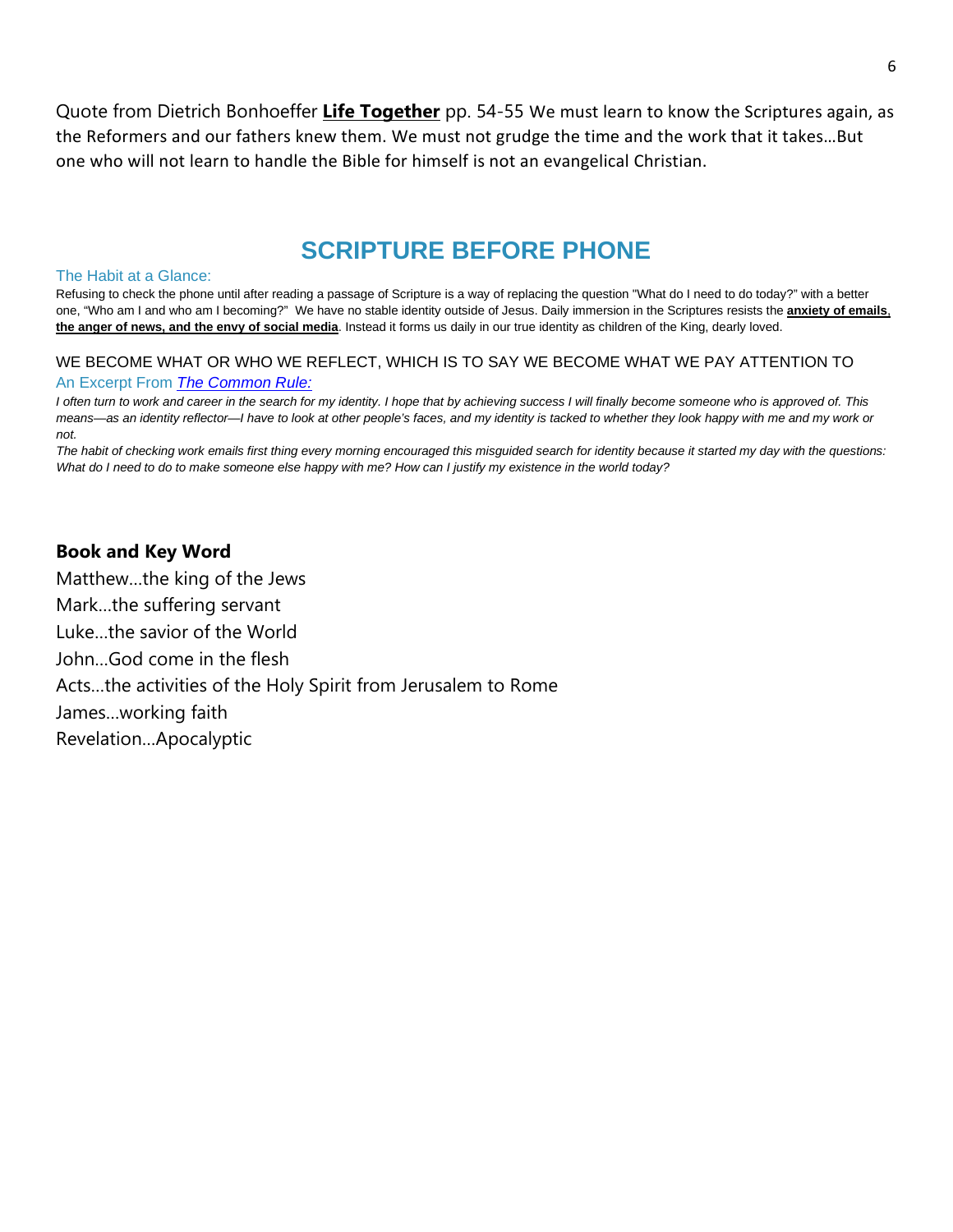# **Summary of the Old Testament**

| <b>The Bible</b>                    | <b>Bible</b>       | <b>OT Genealogies</b>                  | <b>Book and Key</b>                                 | 30 Days to                               | <b>Books of</b> |
|-------------------------------------|--------------------|----------------------------------------|-----------------------------------------------------|------------------------------------------|-----------------|
| <b>Recap</b>                        | Project            | from Matthew 1                         | Word                                                | <b>Understand the Bible</b>              | the Bible       |
| https://podcasts                    | <b>Overview of</b> | and Luke 3                             |                                                     |                                          |                 |
| .apple.com/us/p                     | TaNaK/Old          |                                        |                                                     |                                          |                 |
| odcast/the-                         | <b>Testament</b>   |                                        |                                                     |                                          |                 |
| bible-                              | https://www.you    |                                        |                                                     |                                          |                 |
| recap/id144083                      | tube.com/watch     |                                        |                                                     |                                          |                 |
| 3267                                | ?v=ALsluAKBZ-c     |                                        |                                                     |                                          |                 |
| One family of                       |                    | Adam->Seth->Enosh                      | Genesisbeginnings                                   | Creation:                                | Genesis         |
| Adam and Eve<br>Sin enter the       |                    | -> Kenan->Mahalelel<br>->Jared->Enoch  | Exodusdeliverance<br>Leviticusholiness              | Creation                                 |                 |
| picture                             |                    | ->Methuselah->                         | Numberswanderings                                   | Fall<br>Flood                            |                 |
| Abraham and the                     |                    | Lamech->Noah->                         | Deuteronomysecond                                   | Tower                                    |                 |
| Israelites                          |                    | Shem-> Arphaxad->                      | account                                             | Patriarch:                               |                 |
| 400 years in Egypt<br>Moses and the |                    | Cainan->Shelah-><br>Eber->Peleg->      | Joshuaconquests<br>Judgescycles                     | Abraham                                  |                 |
| Law                                 |                    | Reu->Serug-> Nabor-                    | Ruthkinsman redeemer                                | Isaac<br>Jacob                           |                 |
| The tabernacle                      |                    | >Terah->Abraham                        | 1 Samuelrejection of God's                          | Joseph                                   | Exodus,         |
| and God's                           |                    |                                        | rule<br>2 SamuelKing David                          | Exodus:                                  |                 |
| presence<br>Rebellion               |                    |                                        | 1 KingsIsrael's civil wars                          | Deliverance                              |                 |
| Joshua leads into                   |                    | Abraham->Isaac                         | 2 Kingsconquests and                                | The Law                                  | Numbers,        |
| the promise land                    |                    | ->Jacob->Judah                         | bondage                                             | Kadesh Barnea<br>40 Years of Wandering   | Deuteronomy     |
| Judges drive out<br>the enemies     |                    | ->Perez->Hezron<br>->Ram->Amminadab    | 1 Chronicleslineage of King<br>David                | Conquest:                                | Joshua          |
| People want a                       |                    | ->Nahshon->Salmon                      | 2 Chroniclesthe temple:                             | Jordan                                   |                 |
| king                                |                    | ->Boaz->Obed->Jesse                    | construction, destruction,                          | Jericho                                  |                 |
| Saul is a                           |                    | ->David                                | and reconstruction<br>Ezrareformation               | Conquest<br>Dominion                     |                 |
| disappointment<br>A shepherd king   |                    |                                        | Nehemiahwall                                        | Judges:                                  | Judges          |
| David                               |                    |                                        | Estherqueen                                         | Judges                                   |                 |
| Solomon wise but                    |                    |                                        | Jobsuffering                                        | Rebellion                                |                 |
| an idolater and<br>womanizer        |                    |                                        | PsalmsWorship<br>ProverbsWisdom                     | Cycles                                   |                 |
| Temple                              |                    |                                        | Ecclesiastesvanity                                  | Ruth<br>Kingdom:                         | Ruth            |
| Rehoboam's                          |                    |                                        | Song of SongsLove                                   | United Kingdom                           |                 |
| harshness splits<br>the kingdom     |                    |                                        | Isaiahcondemnation/conso<br>lation                  | Divided Kingdom                          | Samuel          |
| 350 of a divided                    |                    |                                        | Jeremiahexile                                       | Northern Kingdom                         | Kings           |
| kingdom, Israel                     |                    |                                        | Laminationsweeping                                  | Southern Kingdom<br><b>Exile Era:</b>    | Chronicles      |
| and Judah                           |                    | Solomon->Rehoboam                      | EzekielGod's glory                                  | Prophecy                                 |                 |
| Assyrians<br>Babylonians            |                    | ->Abijah->Asa<br>->Jehoshaphat         | Danieldreams and visions<br>Hoseaunfaithful wife    | Prophets                                 |                 |
| 70 year captivity                   |                    | ->Jehoram->Uzziah                      | Joellocust                                          | Exiles                                   | Ezekiel         |
| God sends                           |                    | ->Jotham->Ahaz                         | Amosplumb line                                      | Power<br>Change                          | Daniel          |
| prophets<br>Persia shows favor      |                    | ->Hezekiah<br>->Manasseh->Amon         | Obadiah a brother's sin<br>Jonahdisobedient prophet | Return Era:                              |                 |
| Return                              |                    | ->Josiah->Jeconiah                     | Micahperverted justice                              | Disrepair                                |                 |
| More prophets                       |                    | ->Shealtiel->                          | NahumNineveh's demise                               | Temple                                   | Ezra            |
| 400 years of<br>silence             |                    |                                        | HabakkukOT faith<br>Zephaniahterrible day of        | People<br>Walls                          | Nehemiah        |
| Greece                              |                    |                                        | the Lord                                            | <b>Silence Era:</b>                      | Esther          |
| Rome                                |                    |                                        | Haggaiunfinished temple                             | Changing guard                           |                 |
| In the land but not                 |                    |                                        | Zechariahcoming priest                              | <b>Political Sects</b>                   |                 |
| free nor<br>independent             |                    | Zerubbabel                             | and king<br>Malachiclueless questions               | <b>Religious Sects</b><br>Messianic Hope |                 |
| Waiting for the                     |                    | ->Abihud->Eliakim                      |                                                     |                                          |                 |
| Messiah to bring                    |                    | ->Azor->Zadok                          |                                                     |                                          |                 |
| deliverance                         |                    | ->Akim->Elihud-><br>Eleazar->Matthan-> |                                                     |                                          |                 |
|                                     |                    | Jacob->Joseph->Jesus                   |                                                     |                                          |                 |
|                                     |                    |                                        |                                                     |                                          |                 |
|                                     |                    |                                        |                                                     |                                          |                 |
|                                     |                    |                                        |                                                     |                                          |                 |
|                                     |                    |                                        |                                                     |                                          |                 |
|                                     |                    |                                        |                                                     |                                          |                 |
|                                     |                    |                                        |                                                     |                                          |                 |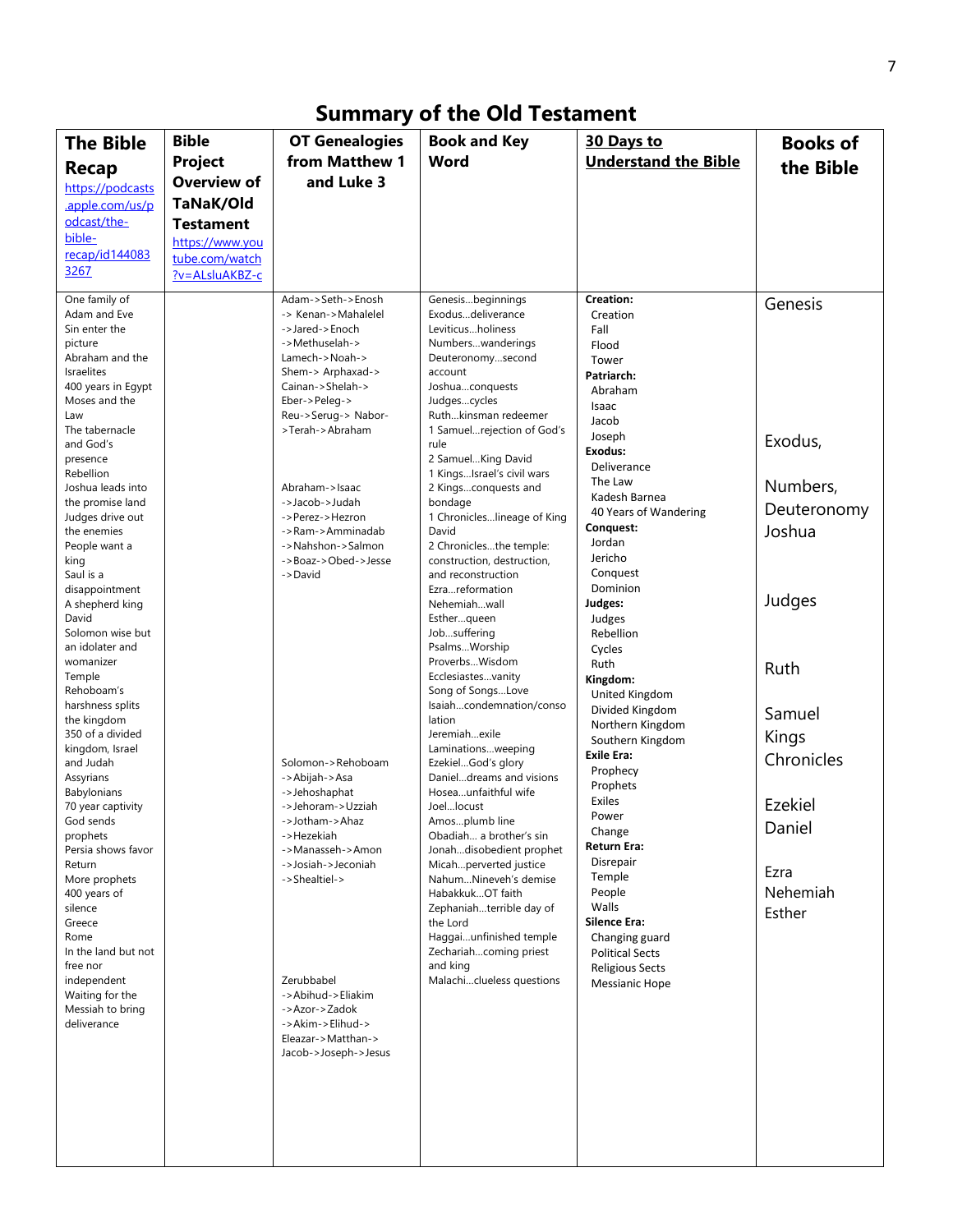## **Looking Forward**

TBS DWB 45/52 November 11<sup>th</sup>

Reading: Acts 13

#### **Daily and Chapter Summaries**

Look at Paul's sermons, his resistance, his miracles, his traveling route

Friday: November 5<sup>th</sup>

Acts 13-15

13 sent out by the Holy Spirit, Barnabas, Paul and John Mark embarked on the  $1<sup>st</sup>$  Missionary Journey (see map), they had a run in with Gar-Jesus and Elymas while trying to speak with the Governor of **Cyprus**, John left them at **Pamphylia**, Paul preached the story of Jesus in a synagogue in **Antioch of Pisidia** (13:16-41), they returned a week later but a mob ran them out of town.

14 they met trouble in **Iconium** and were run out of town there, they went to **Lystra** and they healed a lame man then were worshiped as gods but Paul restrained them (14:15-17), a mob came against Paul and stoned him, they went on to **Derbe**, after Derbe they back tracked home except they did not go to Cyprus, they made a report to the church at **Antioch**

15 there was a disagreement in the church regarding the requirements for salvation, Paul and Barnabas went to **Jerusalem** to discuss with the apostles and elders what was required to be saved, Peter, Paul, and Barnabas talked to those that gathered about their experience with the Gentiles, James, the brother of Jesus, concluded and summarized the church's position, Paul and Barnabas, Judas and Silas carried a letter explaining the councils findings back to Antioch, the finding were explained to the Antioch church, it was determined to go on a second missionary journey, Paul and Barnabas separated over taking John Mark so Barnabas took John Mark and Paul took Silas.

Saturday: November 6<sup>th</sup>

#### Acts 16-18

16 Paul and Silas went on their 2nd Missionary Journey (see map), Timothy joined them in **Iconium**, at **Troas** they had their vision to go over to Macedonia and Luke (v. 10) joined them at that time, they met Lydia in **Philippi**, Paul was put in prison in Philippi for healing a demon possessed slave girl, they were put in prison but were released by an earthquake and were cared for by the jailer, they were asked to leave town

17 Paul preached in a synagogue in **Thessalonica** for three weeks, a Jewish mob came against Paul and they had to go to **Berea** where they had a warmer welcome, some dissenting Jews stirred up trouble and they had to leave, they went to **Athens**, Paul was concerned by the many idols, Paul debated many and addressed a large group of people (17:22-31), Paul had mixed responses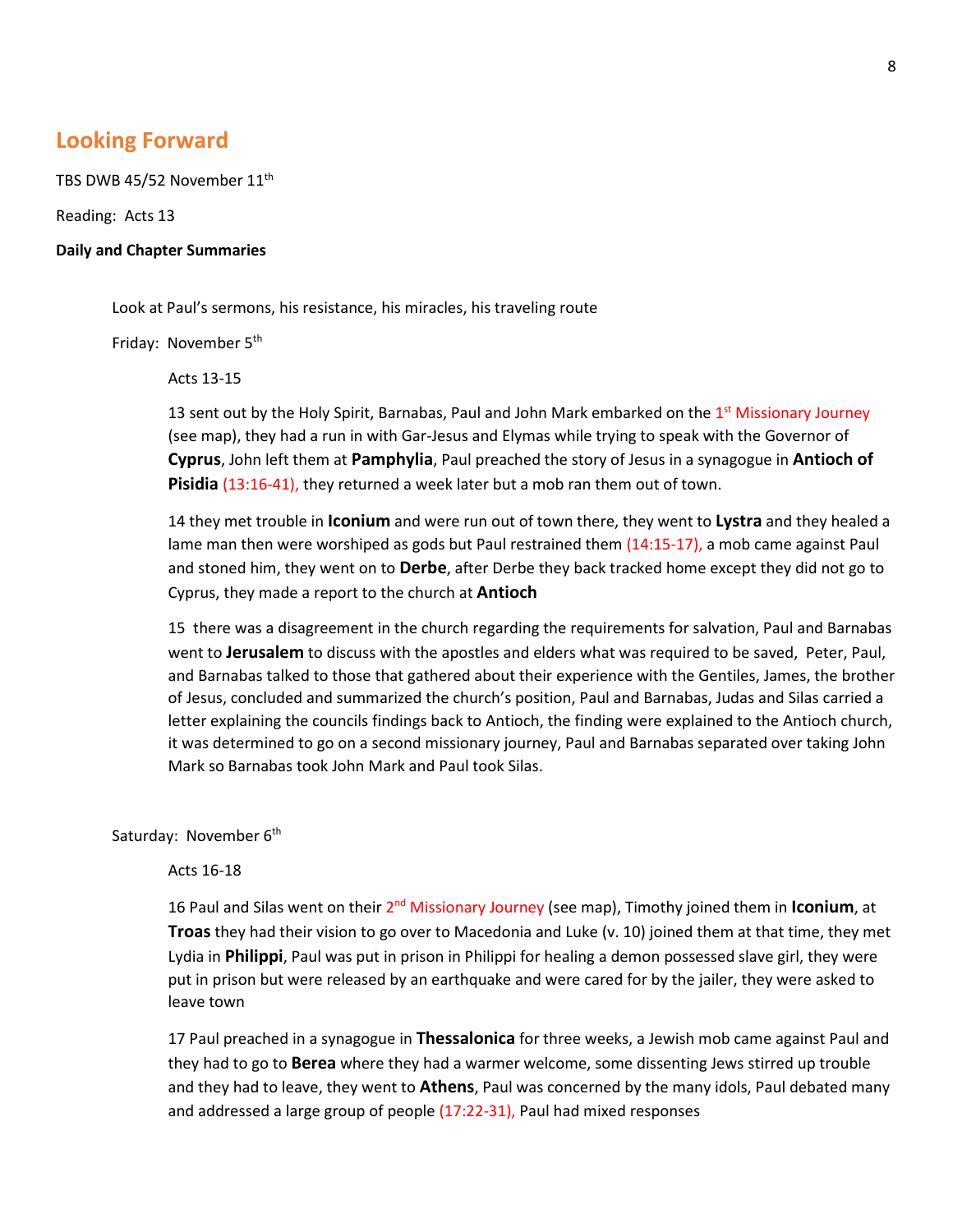18 Paul went to **Corinth**, Paul stayed there for 1 ½ years, a mob forced them to leave and they went with Priscilla and Aquila to **Ephesus**, Paul went to **Jerusalem**, back to **Antioch**, then visited the churches in Asia minor, (Apollos went to Ephesus, his doctrine was corrected by Priscilla and Aquila and became a great advocate for the church)

Sunday: November 7<sup>th</sup>

**Selah** 

Monday: November 8<sup>th</sup>

#### **Acts 19-20**

19 3rd Missionary Journey (see map), Paul went to **Ephesus** and stayed there 2 years, many were saved, finally a mob in Ephesus came against Paul

20 Paul went to **Macedonia and Greece**, they went to **Troas** where he raised Eutychus from the dead, Paul spoke to elders from Ephesus (20:18-35)

Tuesday: November 9<sup>th</sup>

Acts 21-23

21 Paul traveled from **Ephesus to Tyre**, Paul was warned not to go to Jerusalem, they travel to **Jerusalem**, they reported their travels to them, while in the temple a group of Jews from Asia accused Paul of teaching against the Jewish laws and stirred up a mob against him, the Romans soldiers had to come in and rescue Paul, Paul spoke to the commander of the soldiers than asked to address the mob

22 Paul tells his story but when he told of going to the Gentiles the mob again was stirred up, the commander was about to whip Paul to reveal the truth of what he was saying but Paul appealed to his Roman citizenship, the commander ordered the Jewish high council to meet to bring Paul to them

23 Paul addresses the high council, even the council was divided, a group of Jews committed to assassinate Paul, the commander sends Paul to Felix to **Caesarea**, Paul meets Governor Felix

Wednesday: November 10<sup>th</sup>

Acts 24-26

24 the Jews make their case against Paul before Felix, (24:10-21) Paul defends himself, Paul was called to Felix often to talk about "the Way" and he was held in prison for two years

25 Festus took over for Felix, Festus hears Paul case, Paul appeals to Caesar and Paul addresses Festus and King Agrippa

26 Paul gives his defense before Festus and Agrippa (26:2-23, 25-27, 29)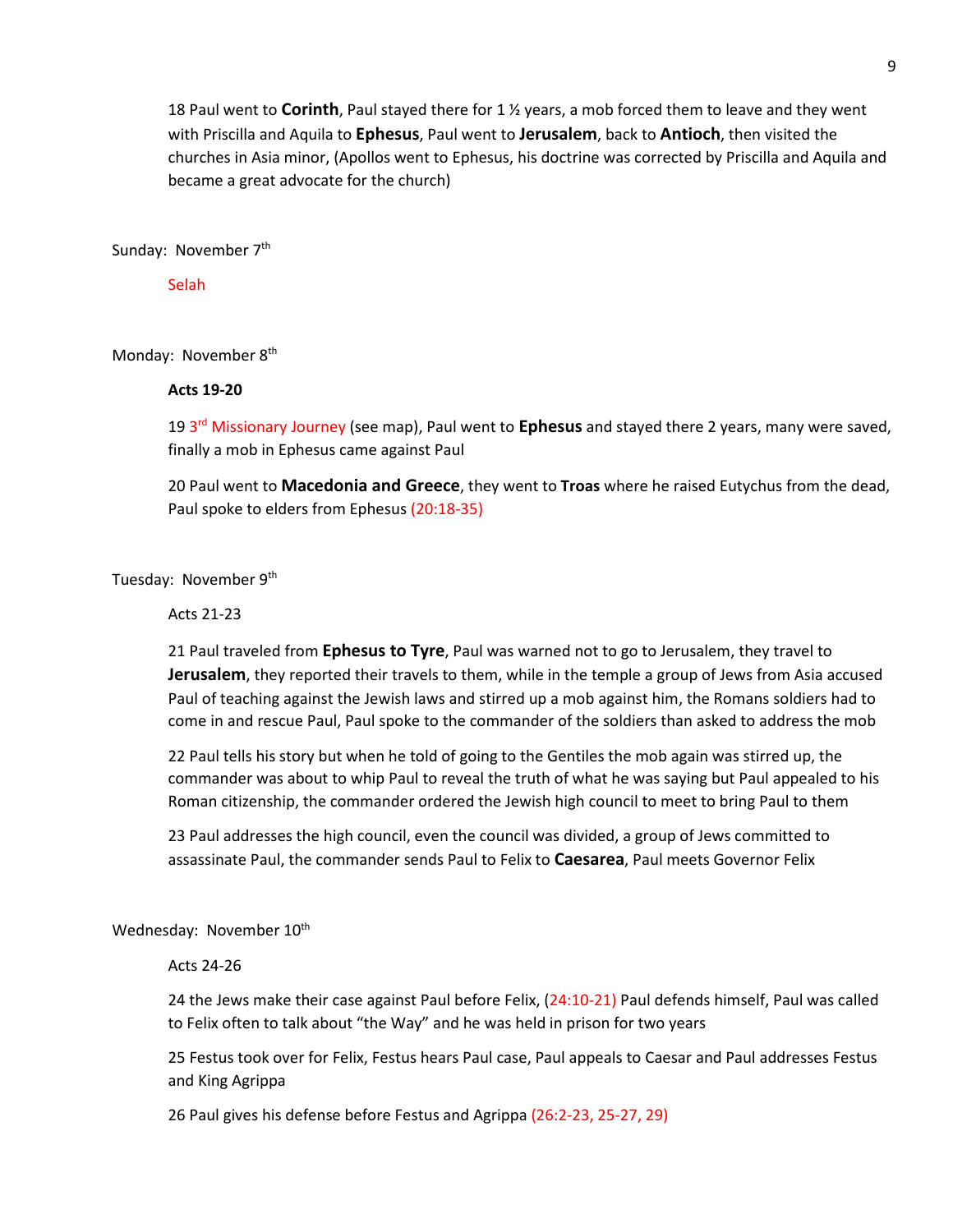Thursday: November 11<sup>th</sup>

27 sail to Italy, got in storm at Crete, two week storm, ship wrecked on **Malta**

28 Paul snake bit in Malta, sailed to Italy and arrived in **Rome**, Paul addressed the Jews in Rome (28:17- 20, 25-28), Paul remained in Rome for two years

| <b>Key Characters</b>      | Key Places | <b>Minor Characters</b>    |
|----------------------------|------------|----------------------------|
| Peter                      |            | Gamaliel                   |
| Stephen                    |            | James                      |
| Philip                     |            | Commander on ship to Italy |
| Paul                       |            | 27:43                      |
| <b>Barnabas</b>            |            |                            |
| James the brother of Jesus |            |                            |
|                            |            |                            |

#### **Acts 1:8 Principle**

| <b>Acts 1:8</b> | <b>Acts 8:1</b>     | 1 Peter 4:12-19                                                        |
|-----------------|---------------------|------------------------------------------------------------------------|
| But you will    | Saul was one of the | 12 Dear friends, don't be surprised at the fiery trials you are going  |
| receive power   | witnesses, and he   | through, as if something strange were happening<br>to                  |
| when the Holy   | agreed completely   | you. 13 Instead, be very glad—for these trials make you partners       |
| Spirit comes    | with the killing of | with Christ in his suffering, so that you will have the wonderful joy  |
| upon you. And   | Stephen. A great    | of seeing his glory when it is revealed to all the world.14 If you are |
| you will be my  | wave of             | insulted because you bear the name of Christ, you will be              |
| witnesses,      | persecution began   | blessed, for the glorious Spirit of God rests upon you. 15 If you      |
| telling people  | that day, sweeping  | suffer, however, it must not be for murder, stealing, making           |
| about me        | over the church in  | trouble, or prying into other people's affairs. 16 But it is no shame  |
| everywhere-in   | Jerusalem; and all  | to suffer for being a Christian. Praise God for the privilege of       |
| Jerusalem,      | the believers       | being called by his name! 17For the time has come for judgment,        |
| throughout      | except the apostles | and it must begin with God's household. And if judgment begins         |
| Judea, in       | were scattered      | with us, what terrible fate awaits those who have never obeyed         |
| Samaria, and to | through the regions | God's Good News? 18And also, "If the righteous are barely              |
| the ends of the | of Judea and        | saved, what will happen to godless sinners?" 19So if you are           |
| earth."         | Samaria.            | suffering in a manner that pleases God, keep on doing what is          |
|                 |                     | right, and trust your lives to the God who created you, for he will    |
|                 |                     | never fail you.                                                        |

**The transformation of Peter…compare Mark 14:66-72 with Acts 4:8-10 The transformation of Paul…compare Acts 8:1-2, 9:1-2 with Acts 13:16-41, 26:9-11, 19-23**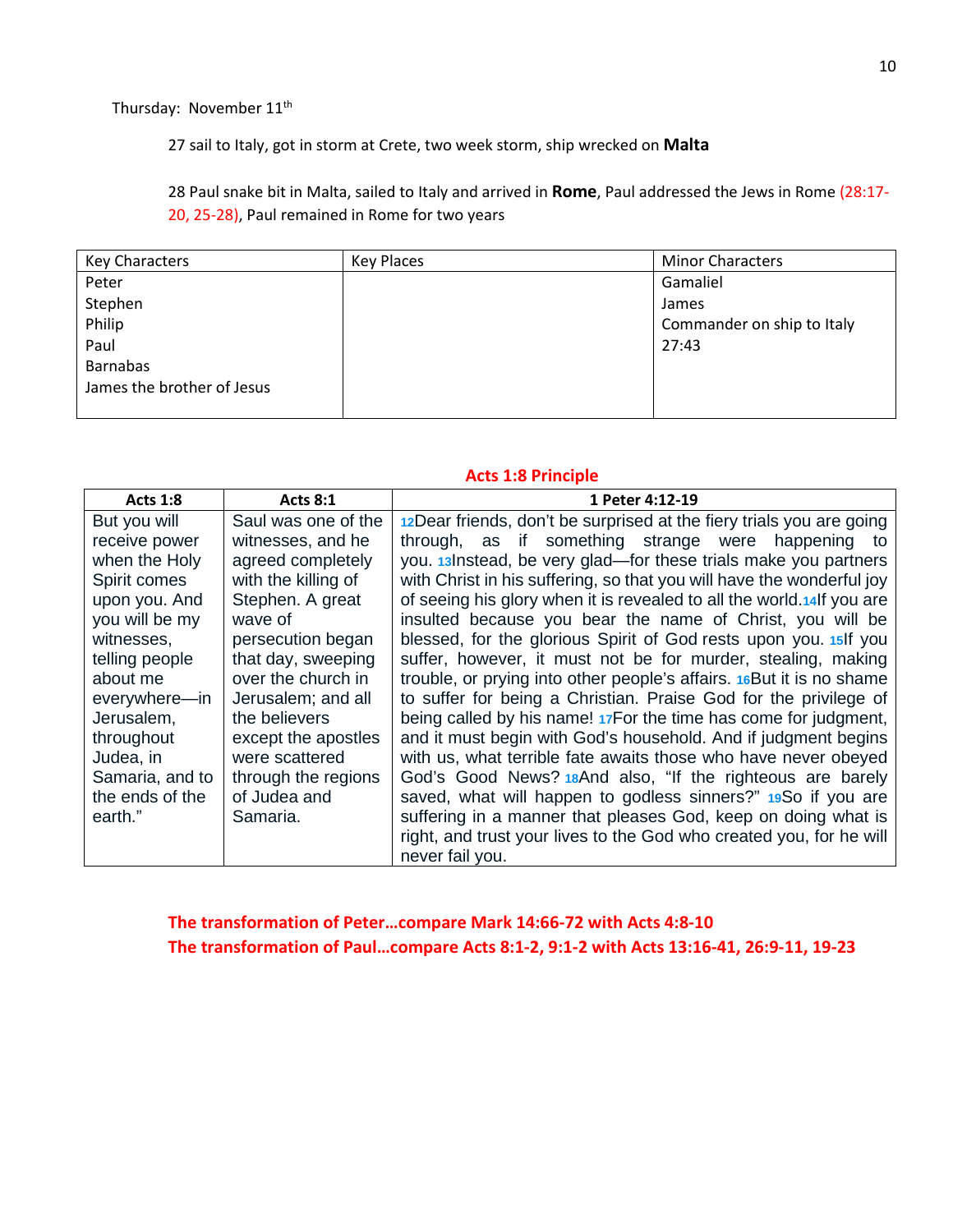## **The First 100 Years of the First Century**

| 10 BC        |                                                                                                                                                                                                             |
|--------------|-------------------------------------------------------------------------------------------------------------------------------------------------------------------------------------------------------------|
|              | Jesus Birth 6 BC                                                                                                                                                                                            |
| 5BC          | Herod the Great dies at 4 BC                                                                                                                                                                                |
| $\mathbf 0$  |                                                                                                                                                                                                             |
| 5 AD         | Jesus visits the Temple 6 BC                                                                                                                                                                                |
| 10 AD        |                                                                                                                                                                                                             |
| <b>15 AD</b> |                                                                                                                                                                                                             |
| 20 AD        |                                                                                                                                                                                                             |
| 25 AD        | John begins ministry 26<br>Beginning of Jesus' Ministry 27                                                                                                                                                  |
| 30 AD        | Jesus Crucifixion, Resurrection and Ascension 30, Peter preaches at Pentecost 30<br>Acts 1-5<br>Stephen martyred 34, Paul's Conversion 34, Philip preaches to the Samaritan and to Ethiopian 34<br>Acts 6-8 |
| 35 AD        | Paul in Arabia 3 years<br>Acts 9<br>Paul in Jerusalem, Tarsus, Syria, and Cilicia, Peter goes to Cornelius home 39<br>Acts 10-11                                                                            |
| 40 AD        | James martyred 44<br>Acts 12                                                                                                                                                                                |
| 45 AD        | Paul in Jerusalem and Antioch 46-47<br>1 <sup>st</sup> Missionary Journey 48-49                                                                                                                             |
| 50 AD        | Jerusalem Council 50<br>2 <sup>nd</sup> Missionary Journey 51-53 (in Corinth for 1 1/2 years)                                                                                                               |
| 55 AD        | 3rd Missionary Journey 54-57 (in Ephesus for 2 years), Jerusalem arrest 57<br>Caesarea Imprisonment 57-59 (in Caesarea for 2 years) Journey to Rome 59-60                                                   |
| 60 AD        | Paul's House arrest 60-62 then released<br>James (Jesus' brother) martyred 62, Peter martyred 64                                                                                                            |
| 65 AD        | Paul arrested in Troas and taken to Rome, martyred 67<br>Ignatius (Apostolic Father) bishop of Antioch 69                                                                                                   |
| 70 AD        | Fall of Jerusalem 70                                                                                                                                                                                        |
| 75 AD        |                                                                                                                                                                                                             |
| 80 AD        |                                                                                                                                                                                                             |
| 85 AD        | Polycarp (Apostolic Father) bishop of Smyrna 85<br>Clement (Apostolic Father) bishop of Rome 88                                                                                                             |
| 90 AD        |                                                                                                                                                                                                             |
| 95 AD        | John exiled to Patmos 95<br>John dies in Ephesus 98                                                                                                                                                         |
| 100 AD       |                                                                                                                                                                                                             |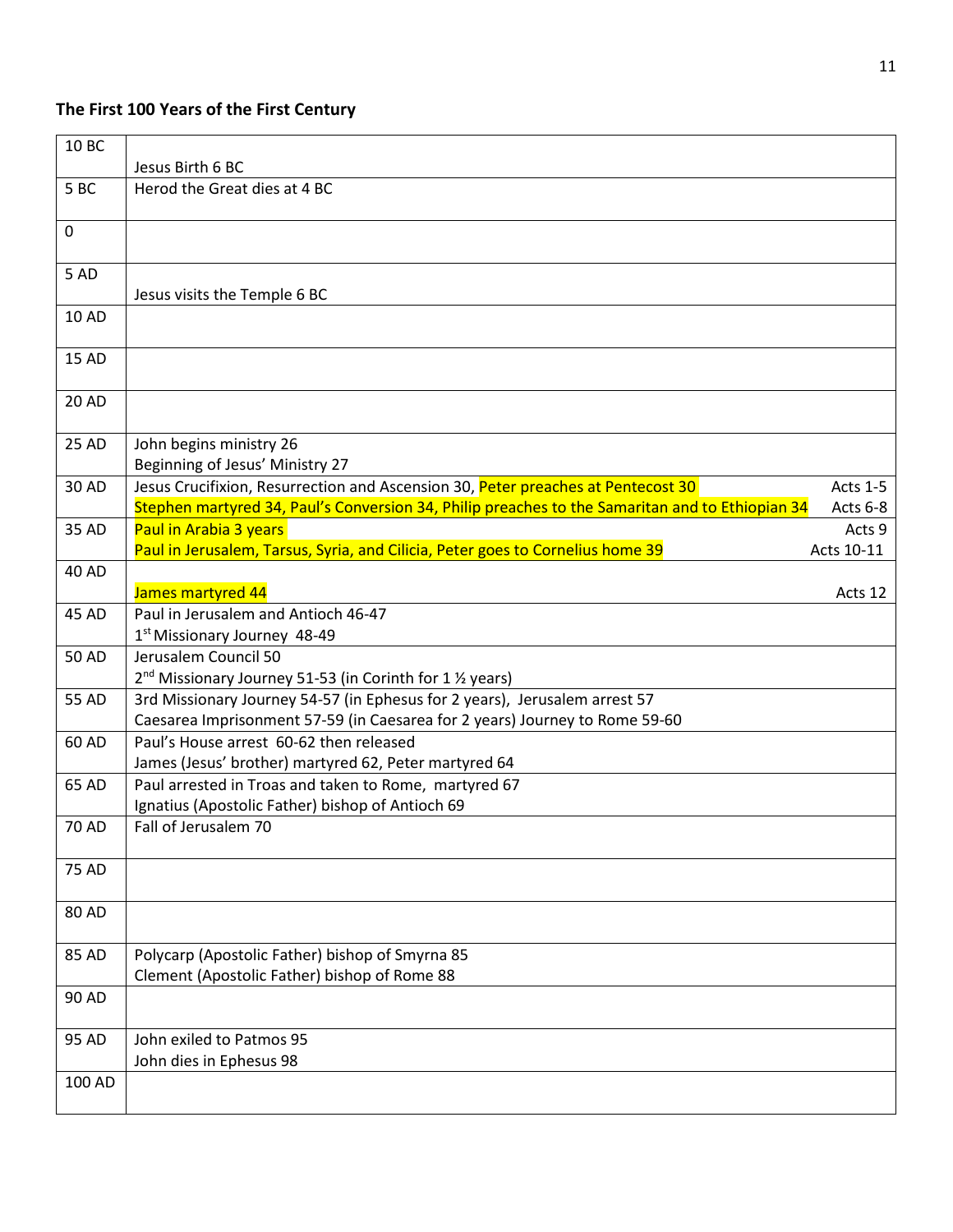# **PAUL'S LETTERS AND MISSIONARY JOURNEYS**

| <b>YEAR A.D.</b> | <b>MAJOR EVENTS</b>                               | <b>ACTS</b> | <b>PERIOD</b>       | <b>LETTERS</b>                                                                               |
|------------------|---------------------------------------------------|-------------|---------------------|----------------------------------------------------------------------------------------------|
| 34               | Conversion, Damascus, Arabia                      | 9           | 3 years - Arabia    |                                                                                              |
| 37               | Jerusalem, Tarsus, Syria, Cilicia                 |             |                     |                                                                                              |
| $46 - 47$        | Antioch, Jerusalem                                | 11          | 1 year - Antioch    |                                                                                              |
| 48-49            | First Missionary Journey and Antioch              | $13 - 14$   |                     | Galatians                                                                                    |
| 50               | Jerusalem Council and Antioch                     | 15          |                     |                                                                                              |
| $51 - 53$        | Second Missionary Journey                         | $16 - 18$   | 18 months - Corinth | 1 Thessalonians<br>2 Thessalonians                                                           |
| $53 - 54$        | Antioch                                           |             |                     |                                                                                              |
| $54 - 57$        | Third Missionary Journey                          | $19 - 21$   | 3 years - Ephesus   | 1 Corinthians<br>2 Corinthians<br>Romans                                                     |
| 57               | Jerusalem Arrest                                  | $22 - 23$   |                     |                                                                                              |
| $57 - 59$        | Caesarea Prisoner                                 | $24 - 26$   | 2 years             |                                                                                              |
| $59 - 60$        | Journey to Rome                                   | $27 - 28$   |                     |                                                                                              |
| 60-67 circa      | <b>Rome House Arrest</b><br>ConformingToJesus.com | 28          | 5-7 years circa     | Ephesians<br>Colossians<br>Philemon<br>Philippians<br>1 Timothy<br><b>Titus</b><br>2 Timothy |

**Acts**



reated by the Bible Project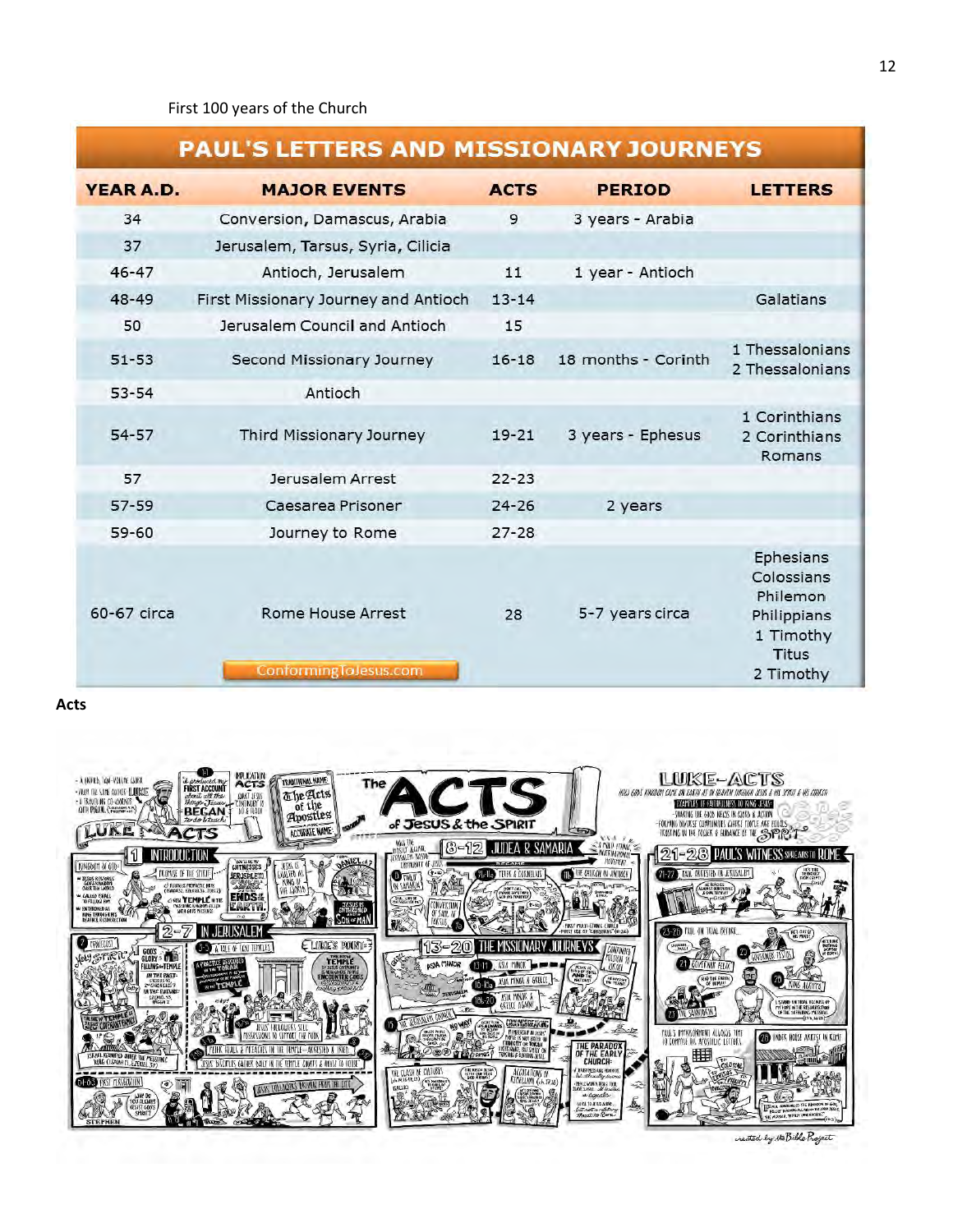## **Life of Jesus (from A.T. Robertson A Harmony of the Gospels)**

| <b>Preparation</b><br><b>30 Years</b>                                                                                                                                                                                                                                                                                                                                                                                                                                                                                                      | <b>Beginning of</b><br><b>Public</b><br><b>Ministry</b><br>1 Year<br><b>Obscurity but</b><br>rising<br><b>Popularity</b><br>Judea                                                                                                                                                                                                                                                                                                                                                                                                                                                                                                                           | <b>Galilean Ministry</b><br>1 % years<br><b>Great Popularity but Rising Opposition</b><br><b>Teaching the Multitudes then Teaching the</b><br><b>Disciples</b>                                                                                                                                                                                                                                                                                                                                                                                                                                                                                                                                                                                                                                                                                                                                                                                                                                                                                                                                                                                                                                  |                                                                                                                                                                                                                                                                                                                                                                                                                                                                                                                                                                                                                                                                                                                                                                                                                                                                                                                                                                                                                                                                                                                                                                              | Judean/Parean Ministry<br><b>Six Months</b><br><b>Resolutely toward Jerusalem</b>                                                                                                                                                                                                                                                                                                                                                                                                                                                                                                                                                                                                                                                                                           |                                                                                                                                                                                                                                                                                                                                                                                                                                                                                                                                                                                                                                                                                                                                                      | <b>Passion/</b><br><b>Sacrifice/Post Resurrection</b><br>48 days (6+2+40)                                                                                                                                                                                                                                                                                                                                                                                                                                                                                                                                                                                                                                                                                                                                                                                                                                                                                                                                                                                                                                                                                                                                                                                                                                                                                                                                                  |
|--------------------------------------------------------------------------------------------------------------------------------------------------------------------------------------------------------------------------------------------------------------------------------------------------------------------------------------------------------------------------------------------------------------------------------------------------------------------------------------------------------------------------------------------|-------------------------------------------------------------------------------------------------------------------------------------------------------------------------------------------------------------------------------------------------------------------------------------------------------------------------------------------------------------------------------------------------------------------------------------------------------------------------------------------------------------------------------------------------------------------------------------------------------------------------------------------------------------|-------------------------------------------------------------------------------------------------------------------------------------------------------------------------------------------------------------------------------------------------------------------------------------------------------------------------------------------------------------------------------------------------------------------------------------------------------------------------------------------------------------------------------------------------------------------------------------------------------------------------------------------------------------------------------------------------------------------------------------------------------------------------------------------------------------------------------------------------------------------------------------------------------------------------------------------------------------------------------------------------------------------------------------------------------------------------------------------------------------------------------------------------------------------------------------------------|------------------------------------------------------------------------------------------------------------------------------------------------------------------------------------------------------------------------------------------------------------------------------------------------------------------------------------------------------------------------------------------------------------------------------------------------------------------------------------------------------------------------------------------------------------------------------------------------------------------------------------------------------------------------------------------------------------------------------------------------------------------------------------------------------------------------------------------------------------------------------------------------------------------------------------------------------------------------------------------------------------------------------------------------------------------------------------------------------------------------------------------------------------------------------|-----------------------------------------------------------------------------------------------------------------------------------------------------------------------------------------------------------------------------------------------------------------------------------------------------------------------------------------------------------------------------------------------------------------------------------------------------------------------------------------------------------------------------------------------------------------------------------------------------------------------------------------------------------------------------------------------------------------------------------------------------------------------------|------------------------------------------------------------------------------------------------------------------------------------------------------------------------------------------------------------------------------------------------------------------------------------------------------------------------------------------------------------------------------------------------------------------------------------------------------------------------------------------------------------------------------------------------------------------------------------------------------------------------------------------------------------------------------------------------------------------------------------------------------|----------------------------------------------------------------------------------------------------------------------------------------------------------------------------------------------------------------------------------------------------------------------------------------------------------------------------------------------------------------------------------------------------------------------------------------------------------------------------------------------------------------------------------------------------------------------------------------------------------------------------------------------------------------------------------------------------------------------------------------------------------------------------------------------------------------------------------------------------------------------------------------------------------------------------------------------------------------------------------------------------------------------------------------------------------------------------------------------------------------------------------------------------------------------------------------------------------------------------------------------------------------------------------------------------------------------------------------------------------------------------------------------------------------------------|
| Introductions<br>Prologue<br>Genealogies<br>John birth<br>foretold to<br>Zechariah<br>Jesus' birth<br>foretold to<br>Mary<br>Mary visits<br>Elizabeth<br>Birth of John<br>An Angel<br>addresses<br>Joseph<br>Jesus' birth in<br>Bethlehem<br>(6 BC)<br>The shepherd's<br>visit Jesus<br>Jesus'<br>circumcision<br>Mary's<br>Purification and<br>Jesus'<br>dedication<br>The prophecy<br>of Simeon<br>The prophecy<br>of Anna<br>Visited by the<br>wise men<br>Escape to Egypt<br>Return to<br>Nazareth<br>In the temple at<br>12 years old | Late summer<br>26 AD John's<br>ministry<br>Jesus' Baptism<br>The<br>Temptation of<br>Jesus<br>The testimony<br>of John<br>The<br>Proclamation<br>of John<br>The first<br>disciples by<br>Sea of Galilee<br>The miracle at<br>the wedding<br>at Cana<br>**Passover<br>#1**<br><b>AD 27</b><br>Jesus clears<br>the temple at<br>Jerusalem<br>Jesus and<br>Nicodemus in<br>Jerusalem<br>John's<br>acknowledges<br>the<br>superiority of<br>Jesus in<br>Judean hill<br>country<br>The Samaritan<br>woman in<br>Sychar in<br>Samaria<br>John is<br>imprisoned<br>Jesus takes up<br>John's<br>ministry<br>Jesus confirms<br>His identity to<br>John's<br>ministry | Jesus heals an official<br>son a Cana<br>Jesus rejected at<br>Nazareth<br>Jesus call Four Disciples<br>to Follow Him<br>Jesus teaches at a<br>synagogue in<br>Capernaum and cast<br>out a demon<br>Jesus heals Peter's<br>mother-in-law<br>Jesus goes to an<br>isolated place<br>Jesus teaches, heals,<br>and cast out demons<br>and his fame broadens<br>Jesus teaches from a<br>boat<br>Peter's great catch<br>Healing of a man with<br>leprosy<br>Healing of a man on a<br>mat<br>Matthew called to<br>follow Jesus<br>Jesus questioned about<br>fasting<br>**Passover #2** AD 28<br>Healing at the pool of<br>Bethesda<br>1 <sup>st</sup> conflict over the<br>Sabbath<br>Jesus' discourse about<br>the Father<br>Sabbath question in the<br>gain field<br>Healing a man with a<br>deformed hand<br>Jesus in Isaiah 42<br>Crowds come to Jesus<br>from all over<br>Choosing of the twelve<br>Sermon on the Mount<br>Faith of a Roman officer<br>Jesus raises a widow's<br>son<br>John questions Jesus'<br>Messiahship<br>Judgment on<br>unbelieving towns<br>An easy yoke<br>Women follow<br>"Prince of Demons"<br>Sign of Jonah<br>True family<br>Parable of sower<br>Illustrations of the | Demon possesses<br>men from Garasenes<br>Bleeding woman and<br>Jairus dead daughter<br>Two blind men and a<br>mute demon<br>possessed<br>Nazarene prophet<br>without honor<br>Workers for the field<br>Twelve sent out in<br>pairs<br>John the Baptist's<br>Death<br>**Passover #3** AD<br>29<br>1 <sup>st</sup> withdrawal<br>Feeds 5000 (1)<br>Walks on Water (2)<br>Lands at Gennesaret<br>(3)<br>Bread of Life and<br>Many Desert (3)<br>Traditions and<br>Hypocrisy<br>2 <sup>nd</sup> withdrawal<br>Cast out demon from<br>the daughter of<br>Gentile (4)<br>3 <sup>rd</sup> withdrawal<br>Deaf man healed (5)<br>Healing by the Sea<br>Feeds 4000 (6)<br>Pharisees and<br>Sadducees demand a<br>sign(7)<br>4 <sup>th</sup> withdrawal<br>Disciples warned of<br>False teaching<br>Healing of blind man<br>(8)<br>Peter declares Jesus<br>is the Messiah (9)<br>Jesus predicts death<br>Transfiguration (10)<br>Disciples fail to cast<br>out demon<br>Betrayal predicted<br>Temple Tax<br>Greatest<br>Others doing miracle<br>not in group<br>Guarding against sin<br>Forgiveness<br><b>Taunting brothers</b><br>Setting out for<br>Jerusalem<br>Cost of discipleship | *Feast of<br>Shelters*<br>Fall AD 29<br>Teaches in<br>temple<br>Puzzled<br>leaders<br>Living water<br>Jesus' identity<br>Adulterous<br>Woman<br>Light of the<br>World<br>Going away<br>Descendants<br>of Abraham<br>70 sent out<br>Knowing the<br>Father<br>Love your<br>neighbor<br>Good<br>Samaritan<br>Mary and<br>Martha<br>Teaching<br>about Prayer<br>Dialogue<br>around<br>casting out a<br>demon<br>Greater than<br>Solomon and<br>Jonah<br>The lamp of<br>the body<br>Woes and<br>hypocrisy of<br>the Pharisees<br>Rich Fool<br>Don't Worry<br>Ready for<br>Lord's coming<br>Division or<br>Peace<br>Call to<br>Repentance<br><b>Fruitless Fig</b><br>Woman<br>healed on<br>Sabbath<br>Mustard seed<br>Yeast<br>Man born<br>blind<br>Spiritual<br><b>Blindness</b> | Good<br>Shepherd<br>*Hanukkah*<br>December<br>AD 29<br>Jesus-<br>Messiah-Son<br>of God<br>*Parea*<br>Narrow door<br>Sorrow over<br>Jerusalem<br>Heals on<br>Sabbath<br>Lower Place<br>Banquet<br>invitation<br>Cost of<br>discipleship<br>Lost sheep,<br>coin, and son<br>Dishonest<br>manager<br>Rich man<br>and Lazarus<br>Obliged to<br>forgive<br>Resurrection<br>of Lazarus<br>The plot to<br>kill Jesus<br><b>Ten Lepers</b><br>The Son of<br>Man's 2nd<br>coming<br>Persistent<br>prayer<br>Humble<br>prayer<br>Divorce<br><b>Blesses</b><br>Children<br>Eye of a<br>Needle<br><b>Equal Wages</b><br>Privately<br>predicts<br>death<br>Last/First<br><b>Two Blind</b><br>Men<br>(Bartimaeus)<br>Zacchaeus<br><b>Ten Servants</b><br>Anointing | <b>Triumphant Entry</b><br>Weeping over Jerusalem<br>Predicts death<br><b>Belief</b><br><b>Cursed Fig</b><br>Clears temple<br>Withered fig<br>Authority?<br>Two sons<br>Wicked tenants<br>Wedding feast<br>Tax trap<br>Resurrection?<br>Greatest commandment<br>David's son and Lord<br>Hypocrisy of leaders<br>Weeps<br>Widows offering<br><b>Prediction of Destruction</b><br><b>Olivet Discourse</b><br>Plotting by Jews<br>Judas betrayal<br>Arrangements for Passover<br>Washes feet<br>**Passover #4**<br><b>AD 30</b><br>Last Supper<br>Judas the Betrayer<br>Warnng of desertion of disciples<br>The bread and wine<br>Upper room discourse<br>Jesus intercessory prayer<br>Jesus prays in Gethsemane<br>Betral and rejection<br>Trial by Jews<br>Peter's denial<br>Judas' remorse<br>Jesus before Pilate, Herod, and Pilate<br>again<br>The soldiers mocking<br>Carried cross to Golgotha<br>First three hours on the cross<br>Darkness and the 2 <sup>nd</sup> three hours<br>Jesus' death<br>Burial in a tomb<br>The soldiers watch at the tomb<br>Women at the tomb on Sunday, Mary<br>Magdalene, and the other women<br>Report of the guards<br>Two disciples on the road to Emmaus<br>and their report to the disciples<br>Appearance to Peter<br>Appearance to the ten<br>Appearance to the eleven<br>Seven at the Sea of Galilee<br>Appearance to 500 at Galillee and<br>commission<br>Appearance to James |
|                                                                                                                                                                                                                                                                                                                                                                                                                                                                                                                                            |                                                                                                                                                                                                                                                                                                                                                                                                                                                                                                                                                                                                                                                             | kingdom<br>Fierce storm rebuked                                                                                                                                                                                                                                                                                                                                                                                                                                                                                                                                                                                                                                                                                                                                                                                                                                                                                                                                                                                                                                                                                                                                                                 |                                                                                                                                                                                                                                                                                                                                                                                                                                                                                                                                                                                                                                                                                                                                                                                                                                                                                                                                                                                                                                                                                                                                                                              |                                                                                                                                                                                                                                                                                                                                                                                                                                                                                                                                                                                                                                                                                                                                                                             |                                                                                                                                                                                                                                                                                                                                                                                                                                                                                                                                                                                                                                                                                                                                                      | Appearance to disciple prior to<br>ascension<br>The ascension                                                                                                                                                                                                                                                                                                                                                                                                                                                                                                                                                                                                                                                                                                                                                                                                                                                                                                                                                                                                                                                                                                                                                                                                                                                                                                                                                              |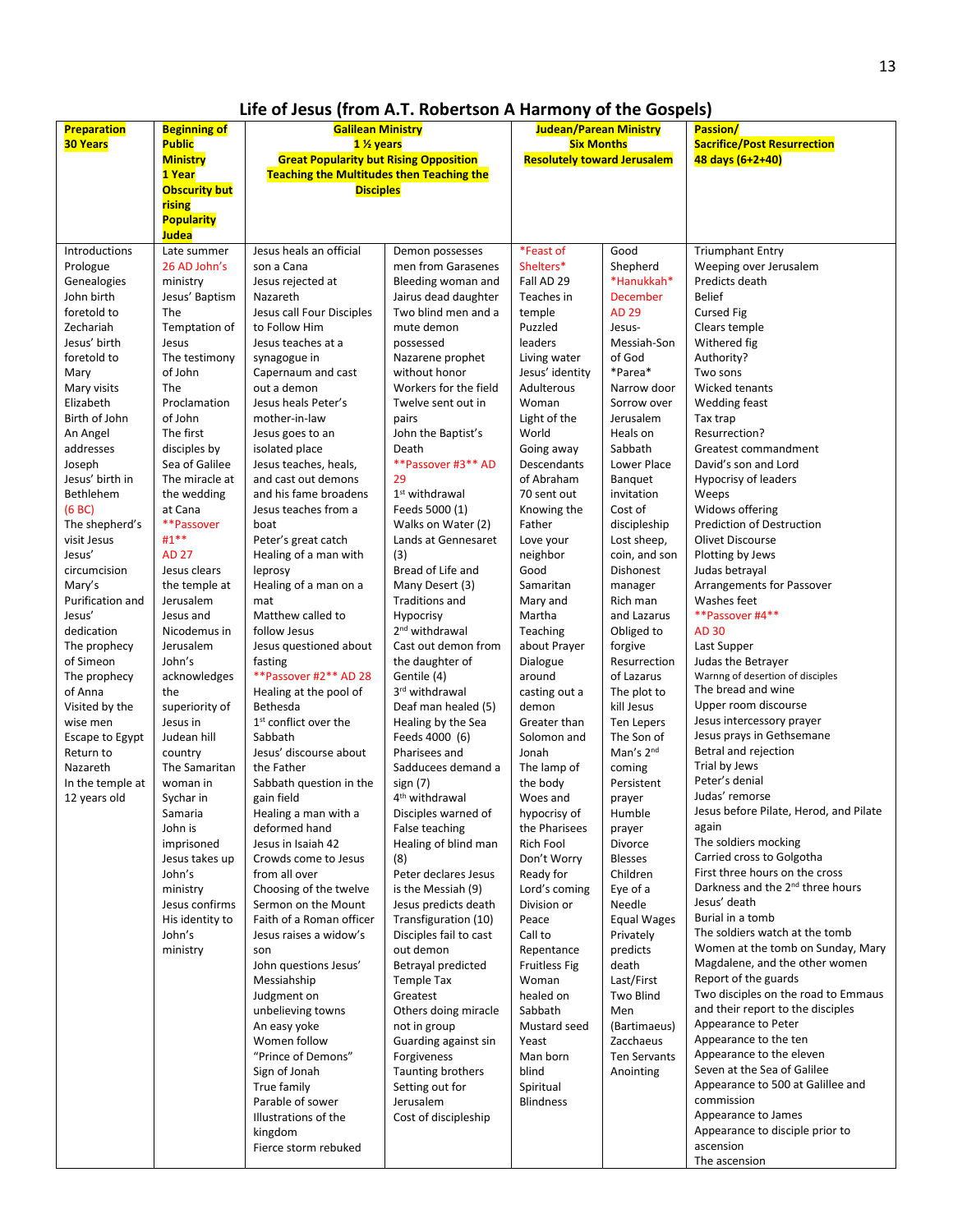#### Map of Jesus' Ministry